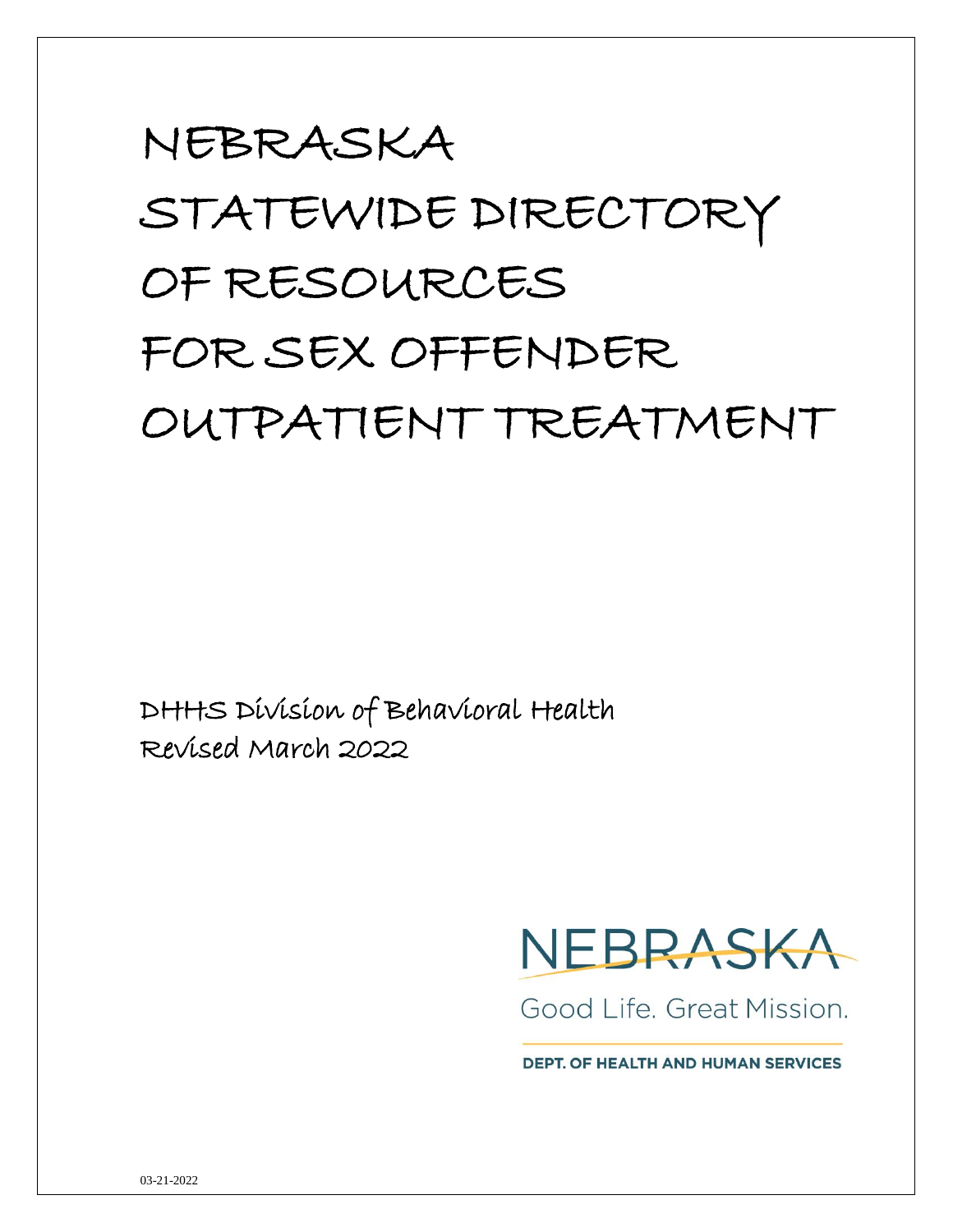The DHHS Division of Behavioral Health does not endorse or promote any of the therapists who have self-identified in this directory. The original list was compiled with the assistance of professionals statewide and continues to be a work in progress. Please note that this directory is not to be considered an official or all-inclusive listing, rather it is intended to help identify resources that have experience working with Sex Offenders.

All providers in this directory have been contacted for accurate service description. If you would like more information about the services offered, we ask that you call the provider directly. While most health insurance plans provide various forms of coverage, consumers are advised to consult with their insurance company to determine if the therapist or service listed is covered under their insurance plan.

The Division is open to adding additional providers who possess adequate experience. If you have questions about this directory or how to be added, please contact the Lincoln Regional Center Sex Offender Services 402.479-5531 or e-mail jana.stoner@nebraska.gov She may also be contacted for questions regarding treatment or services for sex offenders.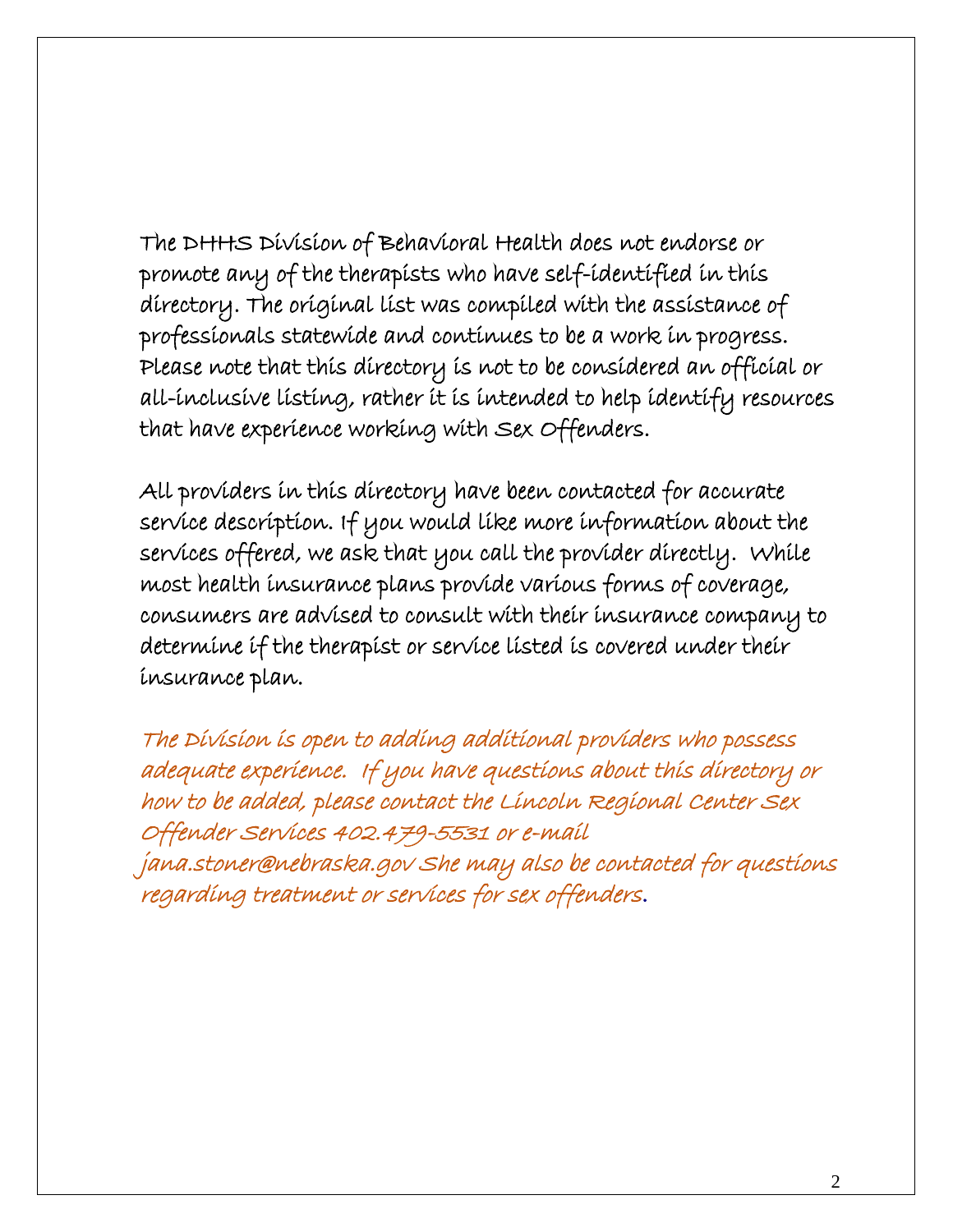## Alliance

## **Midwestern Behavioral Health Services 308-641-8409 Gage Stermensky II PsyD, LP, LADC, BCB**

1811 Avenue A

Scottsbluff, NE 69361-2448

\* Offers sex offender evaluations and risk assessment for both adolescent and adults.

- Self payment, Medicare, LOA, Medicaid, Private Party Insurance, Sliding fee scale based on income, Probation Voucher Approved, Nebraska Registered Service Provider

## Bellevue

Lutheran Family Services Rsafe Program **1988 1988 402-595-1338** appts. **Holly Schifferns, MS, LMHP 402 292-9105**  11515 S. 39th, Ste 300

Bellevue, NE 68123

\* Offers Individual, Group and Family therapy primarily for adult incest & child pornography offenders.<http://www.lfsneb.org/behavioralhealth/sexualabuse/incest.asp>

\*Offers outpatient treatment for children with problematic sexual behaviors including children age 4- 18 with family, individual and group therapy as well as specialized parenting classes for adults parenting children who have problematic sexual behaviors and adults parenting children who have been sexually abused at the Project Harmony Location, 11949 Q Street, Omaha NE. <http://www.lfsneb.org/children/rsafe.asp>

## Columbus

**Midwest Psychotherapy Associates 402-276-0601 Curtis Moore, CMSW, LIMHP**

3020 18<sup>th</sup> St., #12

Columbus, NE 68601

\*Offers Individual and Group sex offender specific therapy. Experienced with Mental Health Board commitments.

-Self Payment, Medicaid, Medicare and Private Party insurance.

## Grand Island

**Alfrey and Florez Counseling Services 308-675-2858 Kerry L. Alfrey LIMHP-LADC-CSOTS** 403 Lexington Circle

Grand Island, NE 68801

\* Offers outpatient individual and group therapy for adults and juvenile sex offenders or problematic sexual behaviors. Offers sex offender evaluations for both adults and juveniles.

-Self pay, Medicaid, Private Party Insurance, and Probation vouchers accepted.

## **John Meidlinger, PhD 308-384-9594**

1811W 2nd St. #440 Grand Island, NE 68801 \*Offers Sex Offender Psychological Evaluations only. -Self Payment, Medicare, Medicaid, Probation voucher and Private Party insurance.

## Henderson

## **Sandra Hale Kroeker, LCSW, LIMHP, LMHP, MSW, MFT 402-723-4883**

1080 17<sup>th</sup> St., PO 684 Henderson, NE 68371

\*Offers Sex Offender Evaluations, Risk Assessments and Individual, Group or Family therapy for both adults and adolescents. Available for expert testimony. -Self Payment, Medicaid and Private Party insurance.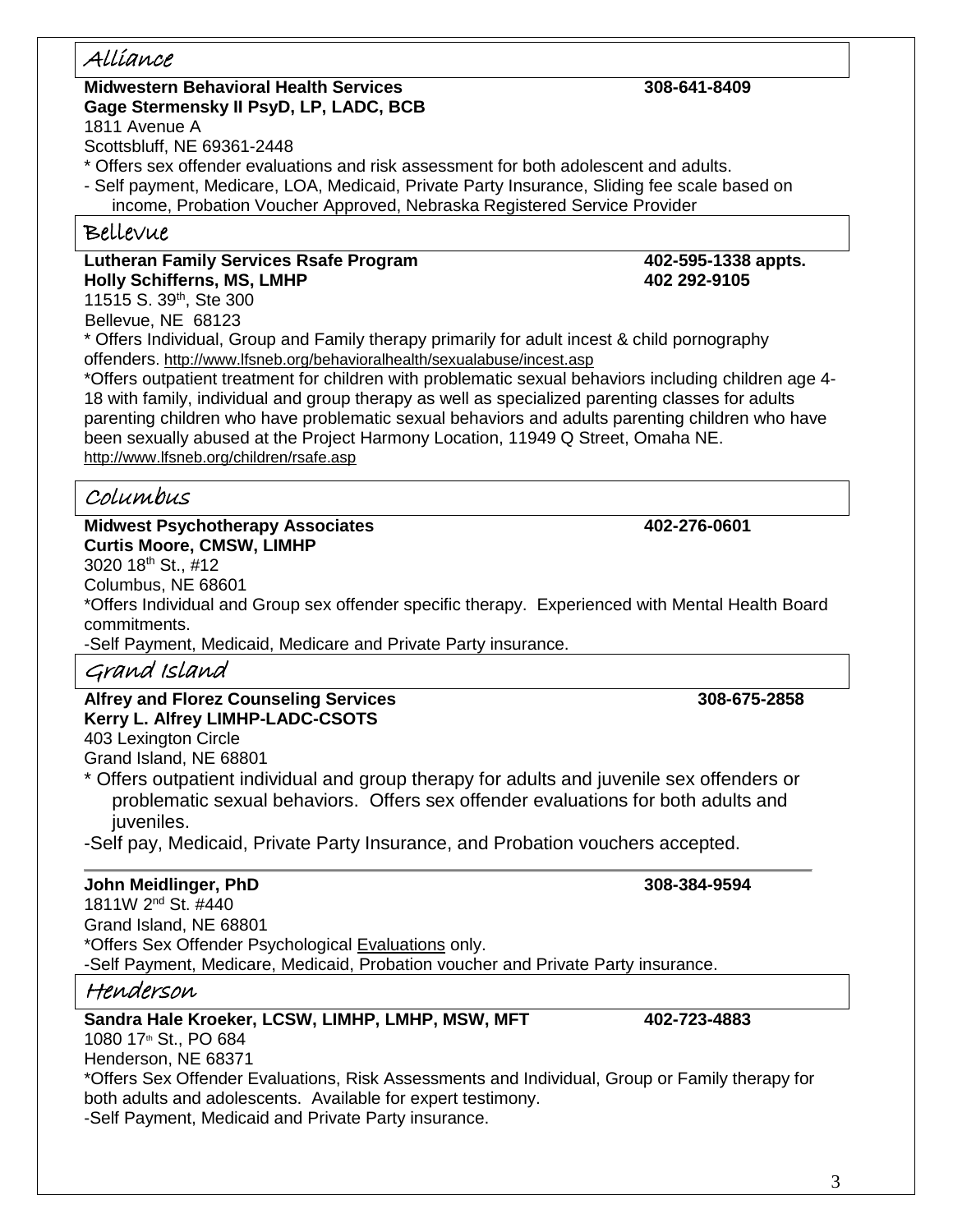# Kearney

**Molly Bomberger, MS, LMHP, PLADC, CSOTP 308-293-0954** Molly Bomberger Counseling Services 1512 Central Ave. Kearney NE 68847 Offers Sex Offender Evaluations under probation voucher

#### **Amy Eigenberg, MS, LIMHP, LADC 308-234-5644 Insight Counseling and Recovery, LLC**

Kearney, NE 68847

\*Offers Risk assessments for adults and youth, Outpatient Therapy for adolescents and adult sex offenders.

-Self Payment, Private Party insurance, probation voucher and Medicaid. Registered service provider with Nebraska probation

## Lincoln

**Blue Valley Behavioral Health 402-261-4017 Jack Carlson, MS, LIMHP, LPC** 3901 Normal Blvd., Ste. 201 Lincoln, NE 506 \*Offers Individual Counseling for adolescent and adult sex offenders. -Self Payment, Medicaid, private insurance, sliding fee schedule.

#### **HopeSpoke fka Child Guidance Center 402-475-7666 Kevin Benesch, PhD & Pat Sailors, LIMHP 2444 O St. Lincoln, NE 68510**

\*Outpatient Sexual Misconduct Program: Offers sexual misconduct/risk assessments, sexual trauma assessments, and individual, group and family therapy for adolescent sex offenders (ages 12-19). Groups for older, younger developmentally delayed youth.

\*Intensive Outpatient Program: Offers partial care level of service based on the risk of the individual and community safety.

\*Therapeutic Group Home Program: A twelve-bed 24 hour, secure, comprehensive, sex-offense specific residential treatment facility for males ages 13-18, who have acted out in a sexual manner and require an intensive level of care in a safe and nurturing environment.

-Self Payment, Medicaid and Private Party insurance. Sliding fee scale for outpatient services based on income.

#### **Counseling Affiliates of Nebraska 402-488-0077 Mary Paine, PhD, Nicholas Giles, Psy.D.**

1550 S. 70<sup>th</sup> St., Suite 101 Lincoln, NE 68506 \*Offers Comprehensive outpatient sex offender treatment program offering individual, group, and family therapy. Staff has extensive training and experience treating adult offenders. Dr. Paine and Dr. Giles conduct psychological evaluations and sex offender risk assessments and experienced with mental health board commitments and with available LADAC provider - Accept most insurances, probation voucher and private pay.

**Remedy Counseling and Assessment 402-937-8570 Antoni Schutz, PsyD Troy Heath, LIMHP Audrey Cornish, LIMHP, PLADC** 140 N.  $8<sup>th</sup>$  Street Lincoln, NE 68508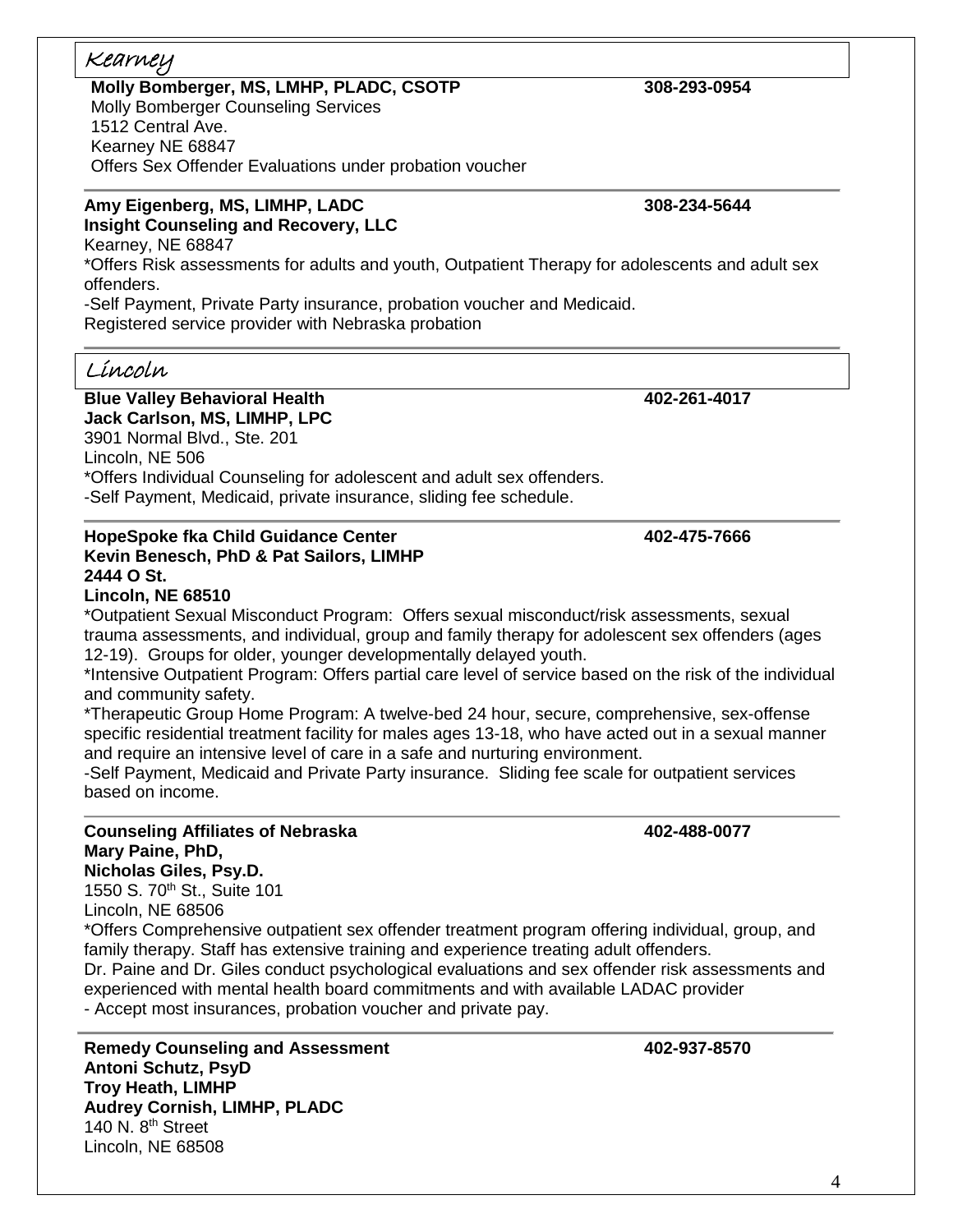\* Offers Comprehensive outpatient sex offender treatment programming including individual, group therapy, DBT skills training, adult and juvenile psychological evaluations, adult and juvenile sex offender risk assessments and experienced with mental health board commitments. Staff has years of experience treating adult sex offenders.

\*Self-Payment, Medicaid, LOA, private insurance, sliding fee schedule, Probation Voucher..

## **Whitehall Program 402-471-6969**

Division of the Lincoln Regional Center 5845 Huntington Ave. Lincoln, NE 68507 \*Offers residential treatment for adolescents' ages 13 – 18 years of age. -Medicaid and Self payment

# Norfolk

**Oasis Counseling International 402-379-2030**

333 Norfolk Ave., Suite 201 Norfolk, NE 68701 \*Offers sex offender evaluations, outpatient family and individual counseling. -Self Payment, Medicare, Medicaid, private party insurance and sliding fee scale based on income.

## **Midwest Psychotherapy Associates 402-276-0601 Curtis Moore, CMSW, LIMHP**

1203 S. 8<sup>th</sup> St., Suite A Norfolk, NE 68701 \*Offers Individual and Group sex offender specific therapy. Experienced with Mental Health Board commitments.

-Self Payment, Medicaid, Medicare and Private Party insurance

## **Associated Psychologists and Counselors, LCC 402-371-8218 David A Mitchell, PhD**

1306 N 13th Street Norfolk, NE 68701

\*Offers sex offender risk assessments for adults and juveniles. Limited availability for outpatient sex offender treatment.

-Self Payment and most major insurances accepted.

## North Platte

**Jennifer Sukup, LIMHP First Step to Freedom 308-660-3257** 516 N. Dewey, Ste. 1 North Platte, NE 69101 \*Offers sex offender co-occurring assessments, substance abuse evaluations, Risk Assessments, Individual, therapy for both adults and adolescents. -Self Payment, Medicaid, Probation Preferred Provider and Private Party insurance. O'Neil

**Oasis Counseling International (branch office)** 402-336-3009

221 W. Douglas St.

O'Neill, NE 68763

\*Offers sex offender evaluations, outpatient family and individual counseling.

- Self Payment, Medicare, Medicaid, private party insurance and sliding fee scale based on income.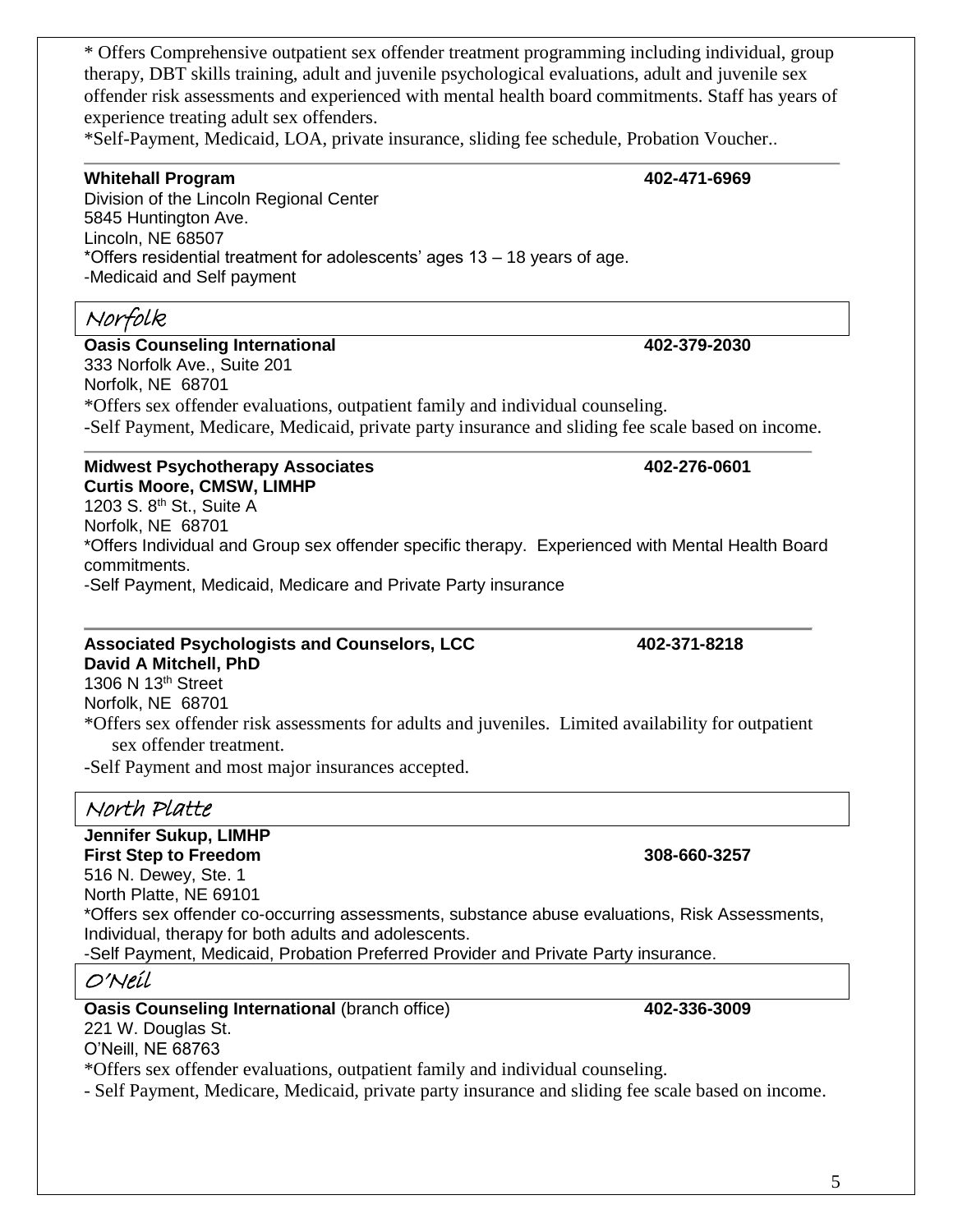| Omaha                                                                                                                                                                                                                                                                                                                                                                                                                                                                                                                                                                                                                   |                                     |
|-------------------------------------------------------------------------------------------------------------------------------------------------------------------------------------------------------------------------------------------------------------------------------------------------------------------------------------------------------------------------------------------------------------------------------------------------------------------------------------------------------------------------------------------------------------------------------------------------------------------------|-------------------------------------|
| <b>Buoyant Family Services Counseling and Consulting LLC</b><br>Betty Kola, PHD, LIMHP, CPC, PLADC<br>1941 S. 42 <sup>nd</sup> St. Suite 106                                                                                                                                                                                                                                                                                                                                                                                                                                                                            | 402-933-7577                        |
| Omaha, NE 68105<br>* Offers Individual outpatient counseling to adolescents and adult sex offenders, Transitional Living<br>with Programming for adult and non-adult sexual offenders, risk assessment for youth and adult<br>sex                                                                                                                                                                                                                                                                                                                                                                                       |                                     |
| offenders, outpatient treatment for children with problematic sexual behaviors, Nebraska Services<br><b>Registered Provider</b>                                                                                                                                                                                                                                                                                                                                                                                                                                                                                         |                                     |
| - Self-payment, Medicaid, Private party insurance, sliding fee scale (based on income),<br>Parole/probation vouchers                                                                                                                                                                                                                                                                                                                                                                                                                                                                                                    |                                     |
| Center of Sexual Treatment and Recovery at the Adlerian Ctr<br>Marlys Oestreich, LMHP, LADAC, CAS, CSAT<br>11911 Arbor St.                                                                                                                                                                                                                                                                                                                                                                                                                                                                                              | 402-334-3044                        |
| Omaha, NE 68144<br>*Offers Group and Individual therapy, case by case, specializing in Sexual Addiction Assessment<br>and treatment.<br>-Self Payment and Private Party insurance.                                                                                                                                                                                                                                                                                                                                                                                                                                      |                                     |
| <b>Impact Counseling Services</b><br>Char Hornbeck, M.S., LMHP, LPC<br>5002 Dodge St., Suite 202<br>Omaha, NE 68132<br>*Offers Individual Therapy for adult sex offenders.<br>-Self-payment                                                                                                                                                                                                                                                                                                                                                                                                                             | 402-305-3286                        |
| Theodore J. DeLaet, Ph.D.<br>Kari Perez, PhD<br>11414 West Center Road, Suite 243                                                                                                                                                                                                                                                                                                                                                                                                                                                                                                                                       | 402-333-8210                        |
| Omaha, NE 68144<br>*Offers Sexual Misconduct Evaluations for youth 12 and younger. Sexual Offender Risk<br>Assessments for adolescents and adults. Outpatient individual therapy and therapy for adolescents<br>and adults with developmental disabilities. Available for expert testimony.<br>-Self Payment, Medicaid (youth only), Probation Voucher and Private Party insurance.                                                                                                                                                                                                                                     |                                     |
| <b>Lutheran Family Services Rsafe Program</b><br><b>Holly Schifferns, MS, LMHP</b><br>120 South 24th, Ste 210<br>Omaha NE 68102                                                                                                                                                                                                                                                                                                                                                                                                                                                                                         | 402-595-1338 appts.<br>402 292-9105 |
| * Offers Individual, Group and Family therapy primarily for adult incest & child pornography<br>offenders. http://www.lfsneb.org/behavioralhealth/sexualabuse/incest.asp<br>*Offers outpatient treatment for children with problematic sexual behaviors including children age 4-<br>18 with family, individual and group therapy as well as specialized parenting classes for adults<br>parenting children who have problematic sexual behaviors and adults parenting children who have<br>been sexually abused at the Project Harmony Location, 11949 Q Street, Omaha NE.<br>http://www.lfsneb.org/children/rsafe.asp |                                     |

**Mary Engdahl, MEd, LMHP 402-595-1338 appts 120 South 24th, Ste 10 Omaha, NE 68102**

\* Offers Individual, Group and Family therapy primarily for preschool, school age, and adolescents with problematic sexual behaviors.

\*Offers outpatient treatment for children with problematic sexual behaviors including children age 3- 19 with family, individual and group therapy as well as specialized parenting classes for adults